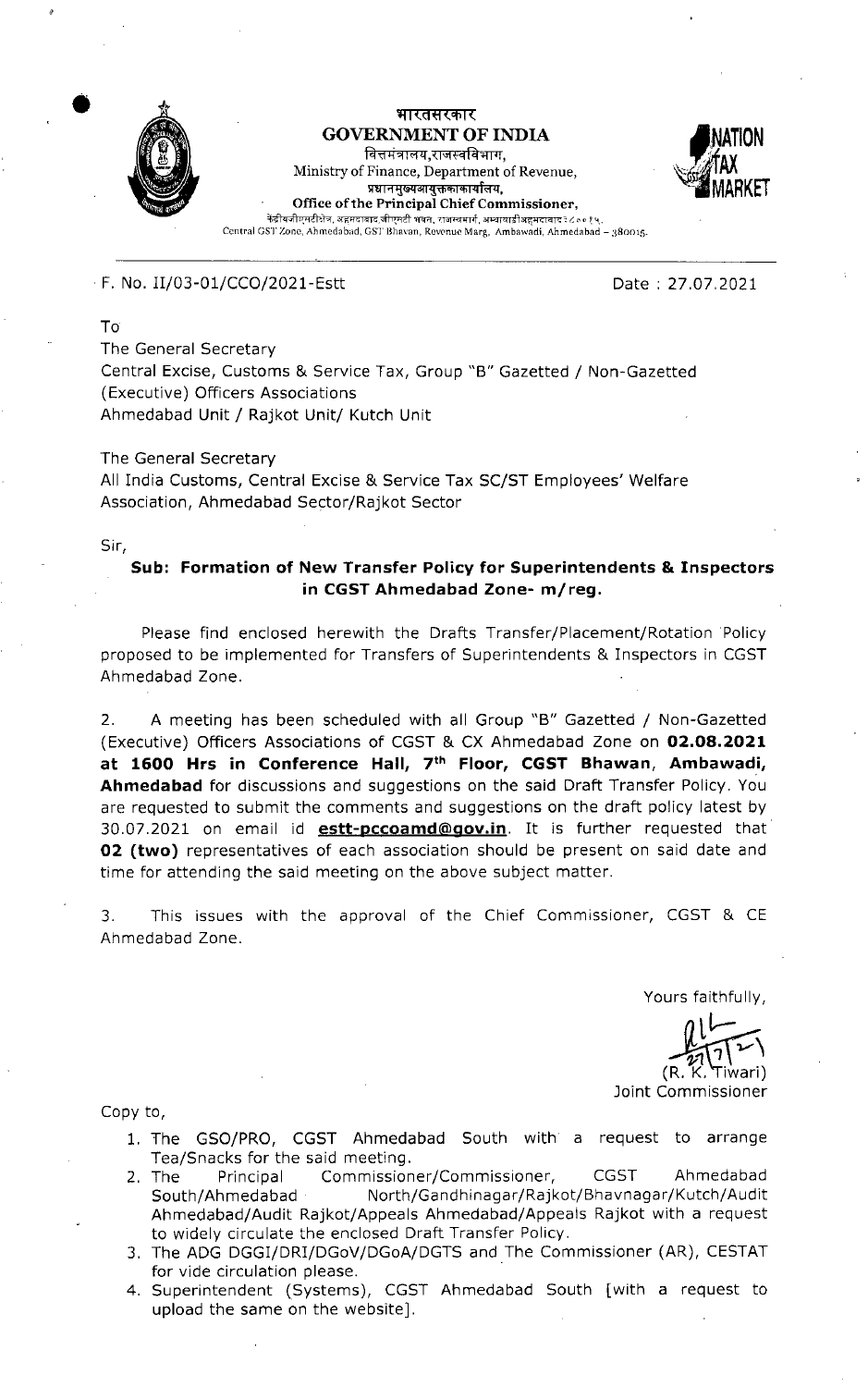

**CARDS**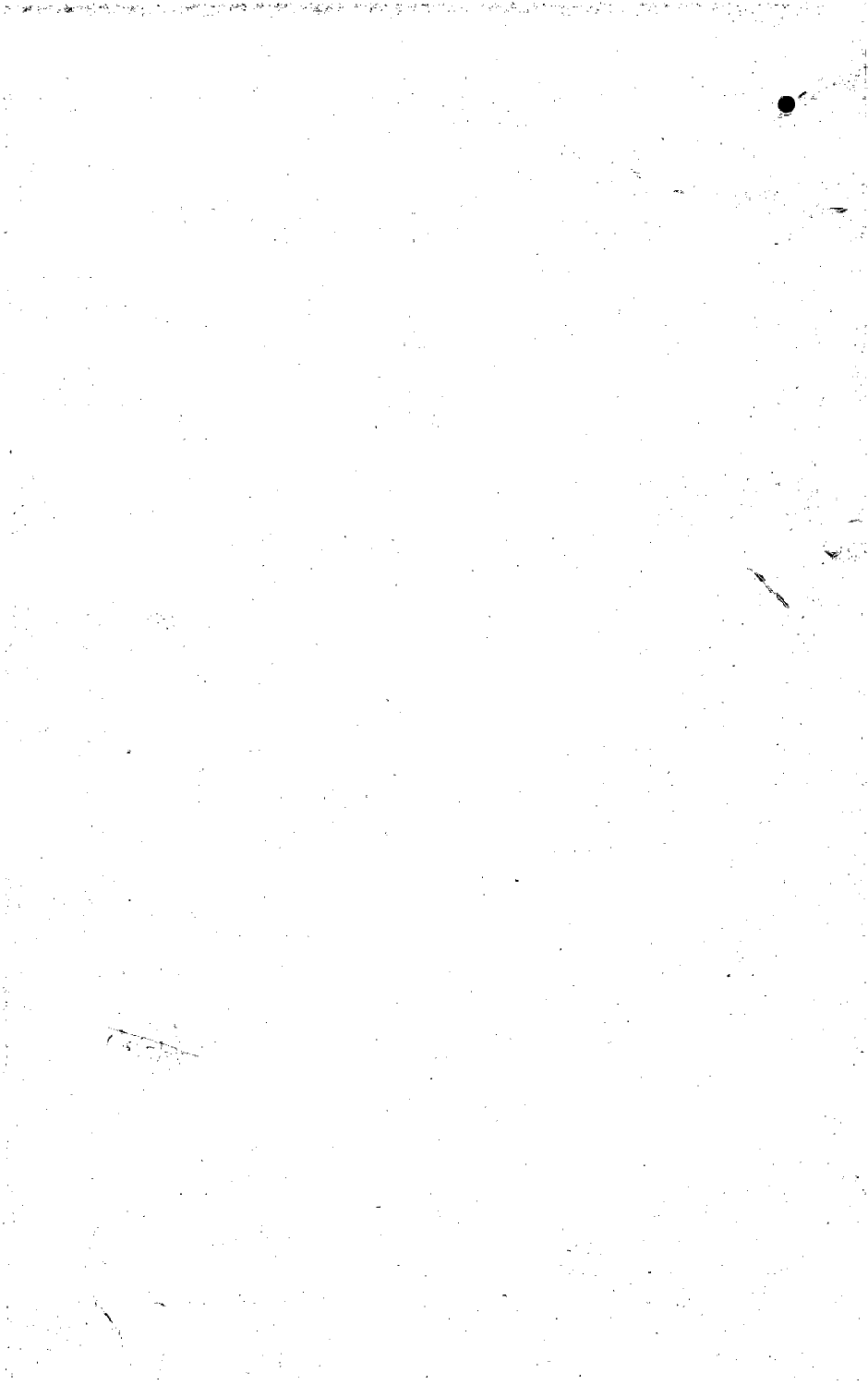

«

# भारतसरकार  $GOVERNMENT OF INDIA$ वित्तमंत्रालयं,राजस्वविभाग, Ministry of Finance, Department of Revenue, प्रधानमुख्यआयुक्तकाकार्यालय, Office of the Principal Chief Commissioner,



Centra] GST Zone. Ahmedabad, GST Uhavan, Revenue Marg, Ambawadi. A)imedabad - 380015.

# **TRANSFER/POSTING/ROTATION POLICY FOR GROUP** *'B'* **EXECUTIVE OFFICERS fSUPERINTENDENTS & INSPECTORS! OF CGST AHMEDABAD ZONE**

In Supersession to all previous Policies/Guidelines for Transfer/Posting/ Rotation of Group 'B' Executive Officers (Superintendents & Inspectors), following new guidelines for Transfer/Posting/Rotation of Group 'B' Executive Officers (Superintendents & Inspectors) are hereby issued for implementation with immediate effect:-

2. Sectors of CGST Ahmedabad Zone:-

For administrative convenience and for the purpose of Transfer Policy, the Commissionerates of CGST Ahmedabad Zone are divided into following two Sectors:-

- Ahmedabad Sector:- This Sector comprises of following Commissionerates/Formations:- (a)
	- I. Principal Chief Commissioner's Office
	- II. CGST Ahmedabad South
	- III. CGSTAhmedabad North
	- IV. CGST Gandhinagar
	- V. CGST Audit, Ahmedabad
	- VI. CGST Appeals, Ahmedabad
- (b) Rajkot Sector:- This Sector comprises of following Commissionerates/Formations:-
	- I. CGST Rajkot
	- II. CGST Bhavnagar
	- III. CGST Kutch
	- IV. CGST Audit, Rajkot
	- V. CGST Appeals Rajkot

The officers will be allocated a parent Sector on posting in CGST Ahmedabad Zone.

3. The normal tenure of posting in the Commissionerates under CGST Ahmedabad Zone will be for following period:-

| Sr. No.          | Name of the Commissionerate / Formation | <b>Tenure</b> |
|------------------|-----------------------------------------|---------------|
| 1.               | Principal Chief Commissioner's Office   | 3 Years       |
| $\overline{2}$ . | CGST Ahmedabad South                    | 3 Years       |
| $\overline{3}$ . | CGST Ahmedabad North                    | 3 Years       |
| $\overline{4}$ . | CGST Gandhinagar                        | 3 Years       |
| 5.               | <b>CGST Audit Ahmedabad</b>             | 3 Years       |
| 6.               | CGST Appeals Ahmedabad                  | 2 Years       |
| $\overline{7}$ . | <b>CGST Rajkot</b>                      | 6 Years       |
| 8.               | CGST Bhavnagar                          | 6 Years       |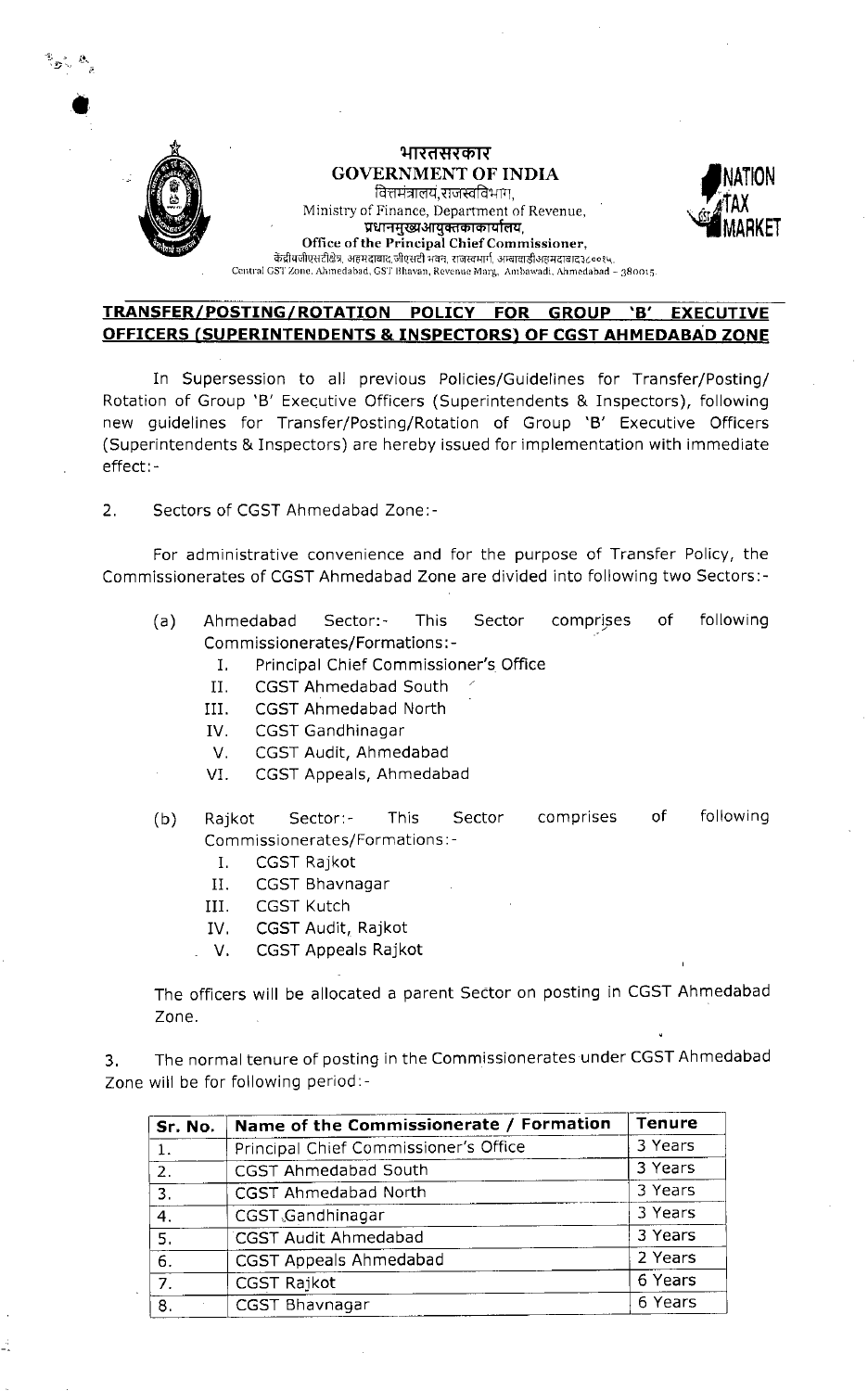| CGST Kutch          | 6 years |  |
|---------------------|---------|--|
| CGST Audit Rajkot   | 3 Years |  |
| CGST Appeals Rajkot | 2 Years |  |

- «

## 4. **Posting to Customs Guiarat Zone;-**

- **a)** As a first step, two Customs Lists, one for Superintendents and one for Inspectors, will be prepared in a manner keeping the officer with longest gap [in combined cadre of Superintendents & Inspector] from last Customs posting / Date of joining [in case of officers who have never worked in Customs] on the top. **The list will include all officers of CGST Ahmedabad Zone irrespective of Sector.** The list may be published latest by 10<sup>th</sup> of April of each year.
- b) The cut-off date for inclusion of name of officer in Customs List will be 31.03.2021 i.e. all officers working in Executive/Audit/Appeals Commissionerate of CGST Ahmedabad Zone or in Principal Chief Commissioner's Officer, CGST Ahmedabad Zone or in DGGI/DRI/DGoV/DGoA/DGTS/CESTAT on Rotational Transfer basis or in encadred SEZs as on 31.03.2021 shall only be included in the Customs List. Further, the officers who are working DGGI/DRI/DGoV/DGoA/DGTS/CESTAT on Rotational Transfer basis and their 02 years tenure or extended tenure is not completing in respective AGT, their name will also be excluded from the Customs List. in
- c) The representations of the officers who are not willing to work in Customs Gujarat Zone will be considered by the Chief Commissioner, CGST Ahmedabad Zone based on the merits or on administrative grounds.
- d) As far as possible, CGST Ahmedabad Zone will provide such number of officers to Customs Gujarat Zone so as to equalize working strength in both the Zones. The tenure in Customs Gujarat Zone will be of 04 years only.
- e) On repatriation of officers from Customs Gujarat Zone, the officers will be posted to CGST Ahmedabad Zone for at least 01 [one] year before considering his/her request for posting to anywhere else on Deputation/Loan including SEZ. However, the option for posting on Rotational Transfer basis in DGOV/DGoA/DGTS will remain open for the officers repatriating from Customs.
- f) Further, on repatriation of any officer from any Deputation/Loan basis posting, the officer will not be posted to Customs Gujarat Zone for at least 01 [one] year.
- g) The cases of pre-mature repatriation from Customs Gujarat Zone to CGST Ahmedabad Zone will only be considered on exceptional grounds by the Principal Chief Commissioner/Chief Commissioner, CGST Ahmedabad Zone in consultation with the Chief Commissioner, Customs Gujarat Zone.

#### **Posting to PGGI/DGRI/PGoV/DGoA/DGTS/CESTAT on Rotational Transfer basis:-** 5.

a. The total maximum tenure of postings in all Directorate by any officer in combined cadre of Superintendent & Inspector in all forms including Deputation, Loan and Rotational Transfer will be for <sup>a</sup> period of **10 [Ten] years** only. The respective formation should forward the willingness for Deputation/Loan/Rotational Transfer to PCCO, CGST Ahmedabad Zone keeping in view the above said tenure.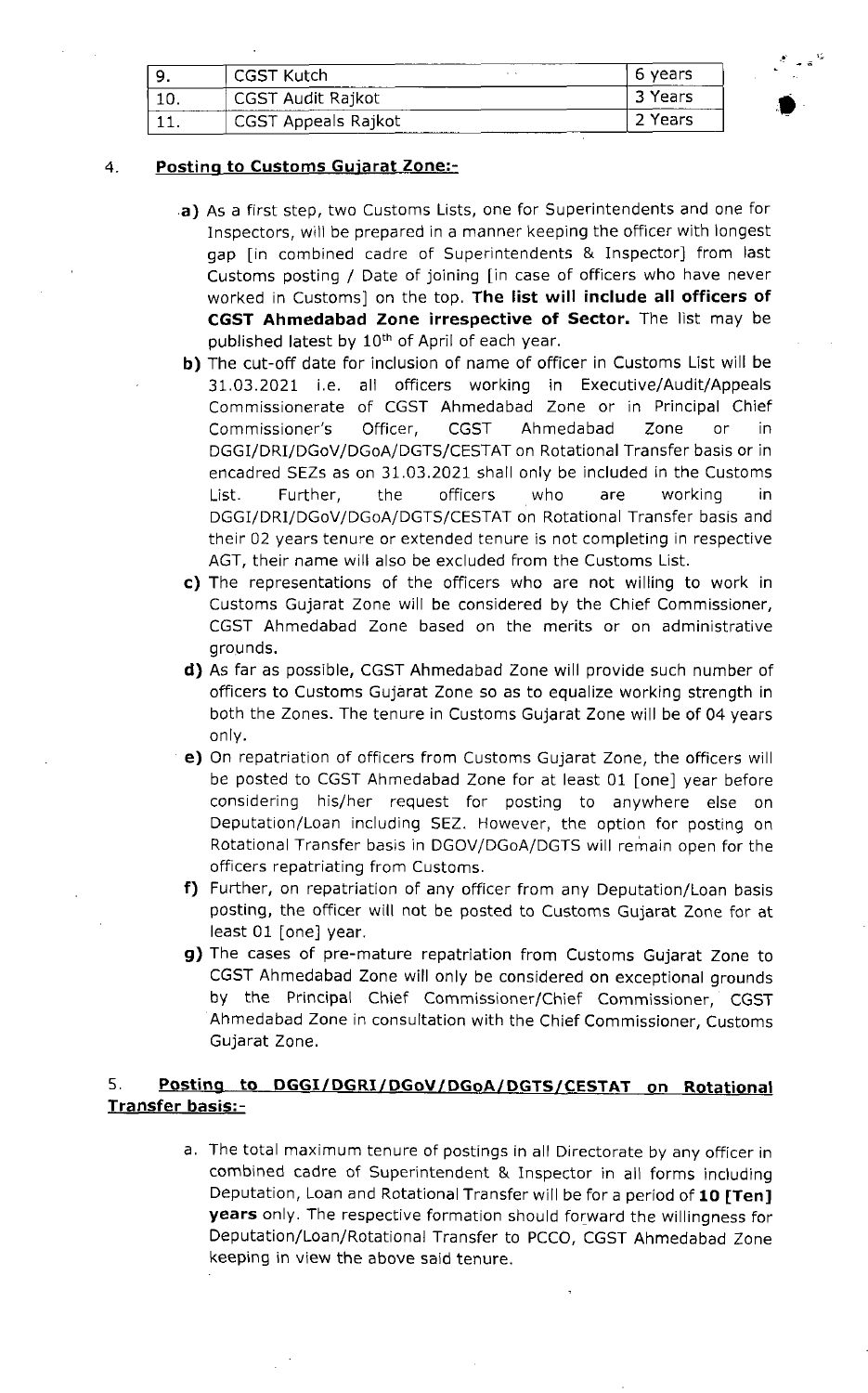- b. The officers who have completed a total of 10 [Ten] years tenure inclusive of all Directorates, will not be eligible to tender their willingness for posting in DGGI/DGRI/DGoV/DGoA/DGTS/CESTAT on Rotational Transfer basis. Further, there will be a cooling off period of two years for posting in DGGI/DRI/DGoV from DGGI, DRI & DGoV.
- c. The tenure for posting to DGGI/DGRI/DGoV/DGoA/DGTS/CESTAT on Rotational Transfer basis will be initially for a period of 02 [Two] years extendable by 01 [one] year by the Principal Chief Commissioner, CGST Ahmedabad Zone.
- d. The posting of half of the officers on Rotational Transfer basis to DGGI/DGRI/DGoV/DGoA/DGTS/CESTAT will be made by the Chief Commissioner's Office in consultation with the concerned Pr. ADG/ ADG on the basis of willingness called for from the officers of CGST Ahmedabad Zone. The posting of rest half of the officers will be decided by the Principal Chief Commissioner/Chief Commissioner, CGST Ahmedabad Zone based on seniority cum fitness.
- e. On returning of an officer from Deputation/Loan/Rotational Transfer basis postings, the officer will be posted by PCCO, CGST Ahmedabad Zone to his/her respective Commissionerate or any place depending upon the administrative exigencies.

## 6. **Inter Sector Transfers:-**

- a) Vacancy position across the Sectors shall be maintained uniformly as far as possible.
- b) The tenure of posting in each sector will be for a period of 14 years in combined cadre of Inspector & Superintendents. However, this tenure may be raised or reduced to meet the requirements of para 6(a) above. The tenure of posting in Customs Gujarat Zone will not be counted in Sector Tenure. The tenure of postings in Directorates or CESTAT or SEZ on Rotational Transfer basis/ Deputation/ Loan/ encadred basis within the jurisdiction of CGST Ahmedabad Zone will be counted in the respective Sector tenure. The tenure of Deputation/Loan outside the jurisdiction of CGST Ahmedabad Zone will not be counted in the respective Sector tenure.
- c) Margin of not more than 03 [Three] months shall be allowed for counting one year of stay i.e. stay of at least 9 months in a Sector shall be counted as One Year.
- d) The officers with longest tenure in each Sector will be transferred to another Sector.
- e) The number of officers to be transferred to other sector will be decided by the -Pr. Chief Commissioner/Chief Commissioner, CGST Ahmedabad Zone based on administrative exigencies.
- f) On returning to the parent Sector after spending at least 06 [Six] years in the other Sector, the period of stay in the parent Sector shall start from Zero. If in any case, the officer returns to his/her parent Sector before spending 6 years in other Sector, this condition shall not apply and in this situation, he/she shall be liable to be considered again for Inter-Sector Transfer in next AGT for remaining period.
- g) Following Officers will not be considered for Inter Sector Transfers:-
	- Officers posted in any Directorates/ encadred SEZ/CESTAT falling under the jurisdiction of CGST Ahmedabad Zone on rotational transfer/deputation/loan will not be transferred to other Sector in that particular year AGT. (i)
		- Officers due for transfer to Customs will not be considered for Inter Sector Transfer.

(ii)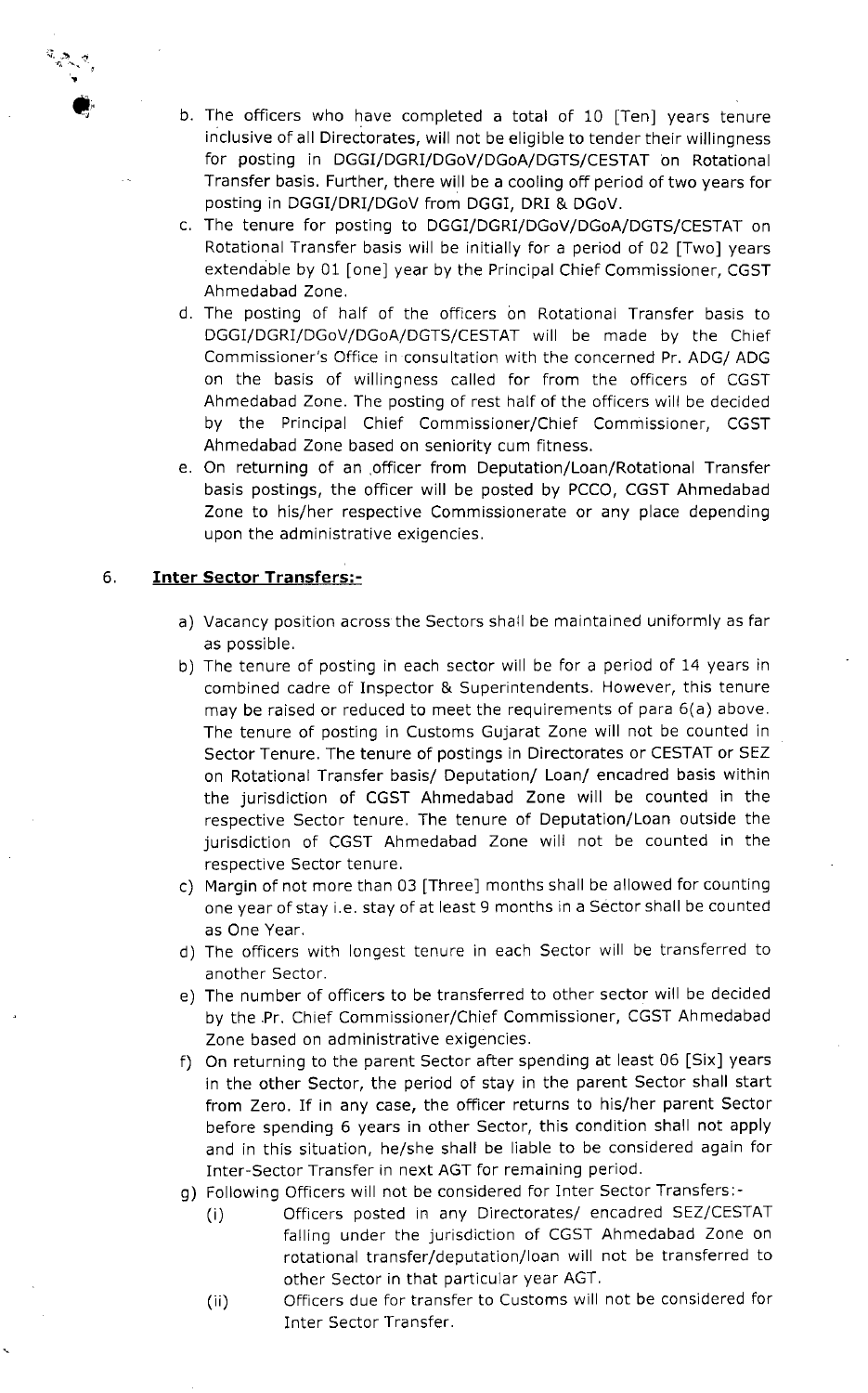Officers already posted in the Directorate outside of this Zone<sup>®</sup> on loan/deputation basis will not be counted for Inter Sector transfer in that particular year ACT.  $(iii)$  $\bullet$ 

**\*** *l*

h) In case, the Sector of any officer is changed, the tenure of officer worked in previous Sector will not be counted as worked in previous Sector as and when the officer will become due for Inter Sector Transfer.

## 7. **Posting to CGST Audit Commissionerates:-**

- a) For posting in CGST Audit Commissionerates, the officers posted in CGST Formations will be preferred over officers repatriating from Customs.
- b) The officers of CGST Formations of CGST Ahmedabad Zone who are working in Non-Sensitive posting since last two years and with last year Non-Sensitive and last to last year Sensitive will be given preference.

### 8. **Posting to Appeals/Executive Commissionerates:-**

- a) The Principal Chief Commissioner/Chief Commissioner, CGST Ahmedabad Zone will constitute a Committee for each Sector consisting of Principal Commissioners/Commissioners and ADC/JC as representative of PCCO, CGST & CX, Ahmedabad Zone for considering transfers within Sector.
- b) The Committee of each Sector will recommend the posting of officers to the Principal Chief Commissioner/Chief Commissioner, CGST Ahmedabad Zone. The Principal Chief Commissioner/Chief Commissioner, CGST Ahmedabad Zone will accord administrative approval to the recommendations of the Committee.

#### **Posting to the Office of the Principal Chief Commissioner. CGST Ahmedabad Zone:-** 9.

- a) The tenure of posting in PCCO, CGST Ahmedabad Zone shall be normally for a period of 03 [Three] years further extendable by the Pr. Chief Commissioner/ Chief Commissioner, CGST & CE Ahmedabad Zone.
- b) Selection for posting to PCCO shall be made by the Pr. Chief Commissioner/Chief Commissioner, CGST Ahmedabad Zone from a pool of willing officers subject to vacancies in PCCO and administratively feasible.
- c) Willingness for posting to PCCO, CGST Ahmedabad Zone will be called for in each AGT and the officers may tender their willingness through proper channel and will be considered as far as possible.
- d) The tenure of officers in PCCO, CGST Ahmedabad Zone will not be counted in respective Sector tenure.

The requests for change in Parent Sector will only be considered during AGT or as and when a new batch of Inspectors is allocated to CGST Ahmedabad Zone. **10.**

**The SEZ** postings encadered in the jurisdiction of Ahmedabad Zone will be initiated by PCCO. The willingness will be called for and officers will be selected by the Principal Chief Commissioner/Chief Commissioner, CGST Ahmedabad Zone in consultation with the Zonal Development Commissioner. The officer posted to a SEZ under encadered posting will not be considered for Customs posting till the completion of their tenure in such SEZ. **11.**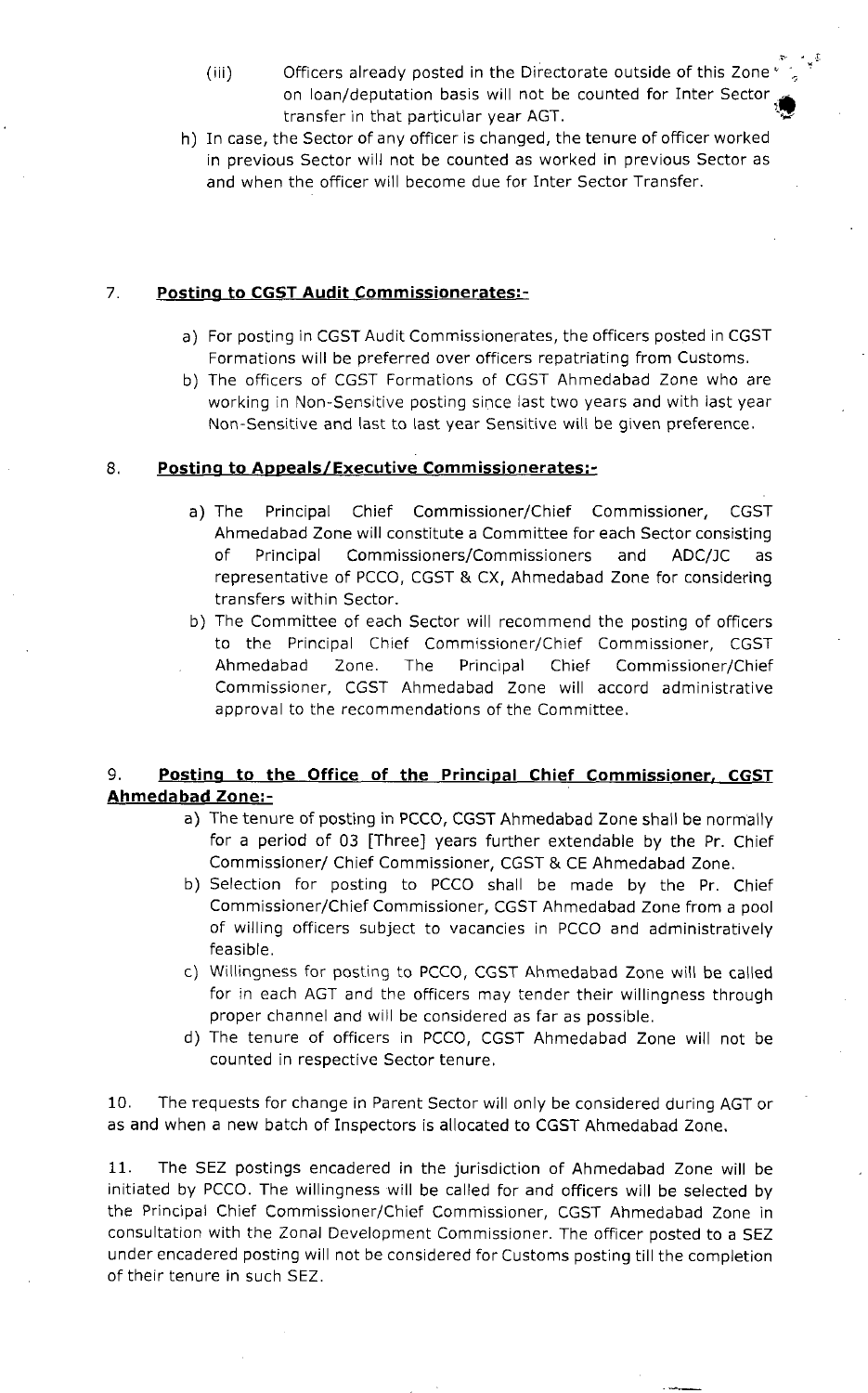*%* #

> In case of officers whose wards are studying in 10<sup>th</sup> and 12<sup>th</sup> standard or where officers or their immediate family members are facing extreme medical problems or any other genuine problem, such officers shall specifically make representation to the Principal Chief Commissioner/Chief Commissioner, CGST Zone, Ahmedabad through proper channel with supporting documents, seeking exemption from posting to other Sector. Such cases will be decided by the Principal Chief Commissioner/Chief Commissioner, CGST Zone, Ahmedabad taking into consideration the recommendations of the Committee of Principal Commissioners/ Commissioners and ADC/JC as representative of PCCO, CGST & CX, Ahmedabad Zone. **12.**

> All posts in the Commissionerates will be divided into two categories namely sensitive and non-sensitive and an officer would generally be rotated from sensitive to non-sensitive after a fixed tenure. Ordinarily, an officer shall not be posted for more than two to three years in a sensitive post. Integrity and efficiency of the officers would be the main criteria for posting of officers to sensitive posts. **13.**

> The officers who have completed 57 years of age will generally not be posted to inter-sector postings and Customs postings on their request. Such officers shall be posted to the station/ place (excluding Customs) of their choice to the extent possible. **14.**

> The cut-off date for transfer and posting would be taken as AGT to AGT irrespective of the actual date of relieving/ joining of such officer. All transfer and postings may be completed by the  $31<sup>st</sup>$  of May as far as possible. **15.**

> The advance list of officers likely to be posted to Rajkot/ Ahmedabad Sector, Customs formations and other Commissionerates on completion of tenure will be prepared and circulated by the first week of April as far as possible. **16.**

> The transfer/ posting/ rotations will be made by the respective Commissionerates in time, keeping in view the guidelines issued by the CVC/DGoV/Board from time to time and the History of Postings of the officers. **17.**

> Any request for extension in respect of officers who are due for transfer/ repatriation from an encadred posting of SEZs or Directorates (on rotational transfer basis) on completion of tenure near AGT, shall be sent by the respective controlling authority before  $31<sup>st</sup>$  January of that year. If no such requests are received in time, the names of such officers will be included in the due list of AGT. **18.**

Transfer on administrative ground or in public interest: **19.**

> Whenever <sup>a</sup> sufficient reason for deviation from the policy exists, the Principal Chief Commissioner/Chief Commissioner, CGST Ahmedabad Zone may do so after recording the reasons. a)

> Not withstanding anything contained in the policy, an officer may, if necessary in public interest, or on administrative ground, be transferred or posted to any station or post in CGST Zone, Ahmedabad. b)

Any representations/ grievance regarding repatriation/ transfer/ posting of the officers shall be forwarded by the respective Commissionerate, within a week's time with their comments, to the Principal Chief Commissioner Office. 20.

This policy will come into force with immediate effect and supersede all existing, earlier policies. **21.**